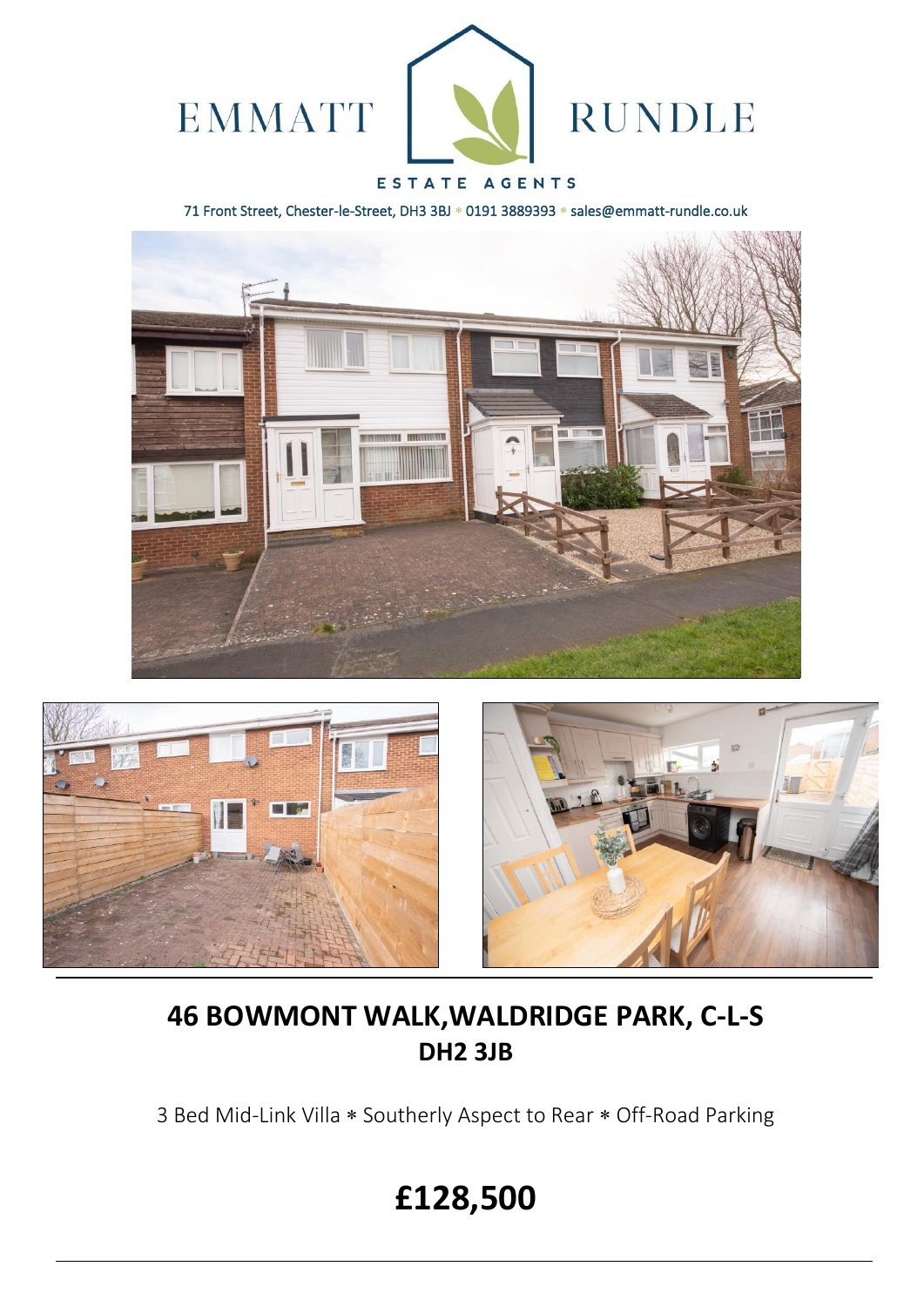# **DESCRIPTION**

A three bedroom mid-link villa situated on an attractive site in this popular development, enjoying a sunny southerly aspect to rear. The property is well presented throughout with a number of attractive features including spacious open plan lounge, well appointed kitchen/dining room with integrated oven & hob, bathroom with full suite in white, private enclosed rear garden enjoying the sunny aspect together with driveway providing off-road parking. There is the benefit of gas central heating via combi boiler and UPVC double glazing throughout.

# TENURE

Freehold

#### GROUND FLOOR



ENTRANCE PORCH UPVC door, laminate flooring

### LOUNGE

14'8" (4.47m) x 13'7" (4.14m) Open plan staircase, laminate flooring, vertical blind, radiator

### KITCHEN/DINING ROOM

14'8" (4.47m) x 11'4" (3.45m) A range of wall & base units, co-ordinating worksurfaces, integrated hob & electric oven, cooker hood, stainless steel sink unit, mixer tap, plumbed for washer, storage cupboard laminate flooring, UPVC door to rear



### FIRST FLOOR



### BEDROOM 1

11'6" (3.51m) x 8'4" (2.54m) Fitted wardrobes, laminate flooring, vertical blind, radiator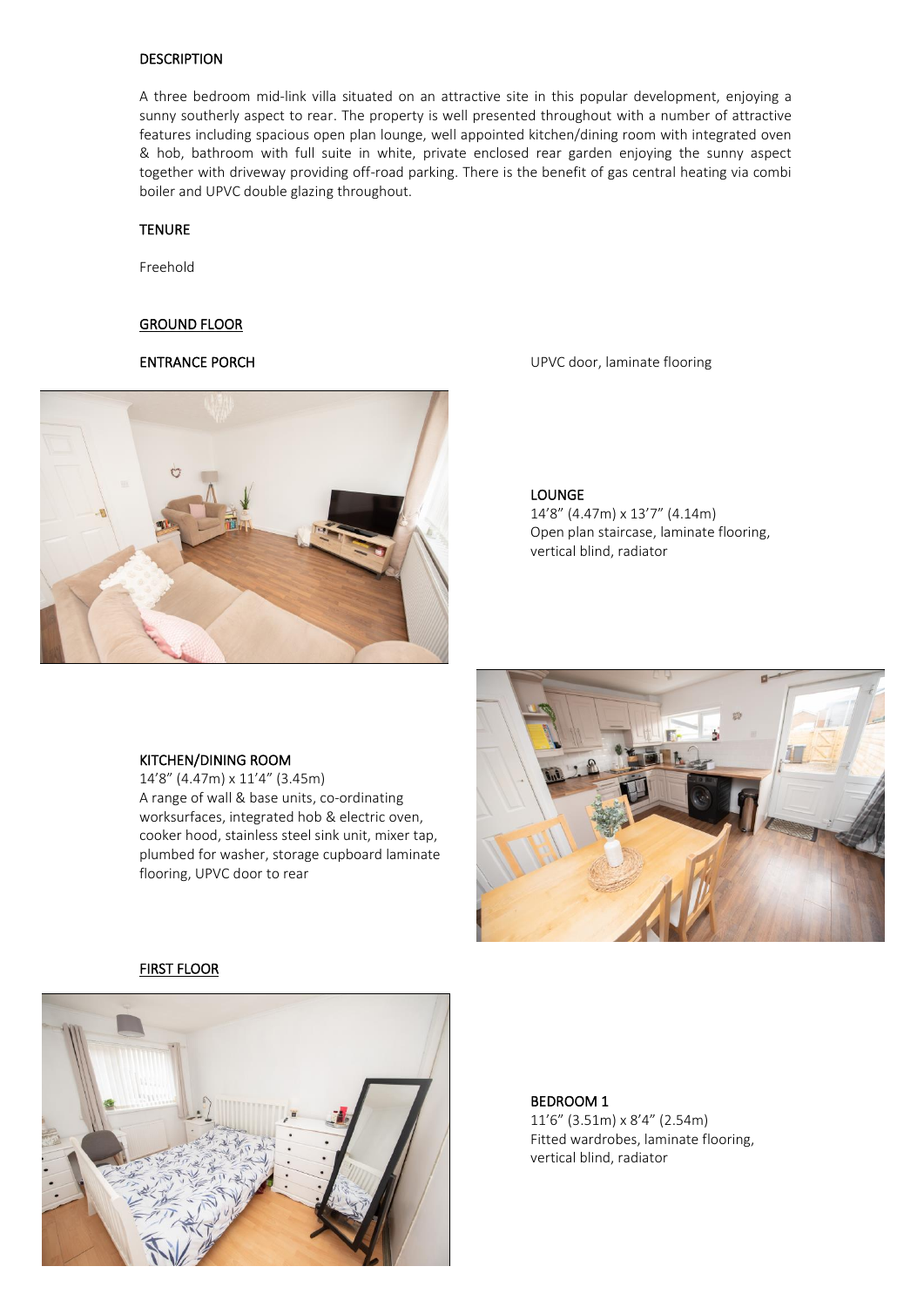

BEDROOM 3 7'9" (2.36m) x 7'8" (2.34m) Laminate flooring, vertical blind, radiator



Laminated flooring, vertical blind, radiator





# BATHROOM

Full suite in white, shower & shower screen over bath, additional hand shower UPVC ceiling, downlighters, ceramic tiled floor & walls, towel radiator

# **EXTERNAL**

PARKING Driveway to rear





Block paved frontage. Enclosed low maintenance block paved garden enjoying a sunny southerly aspect